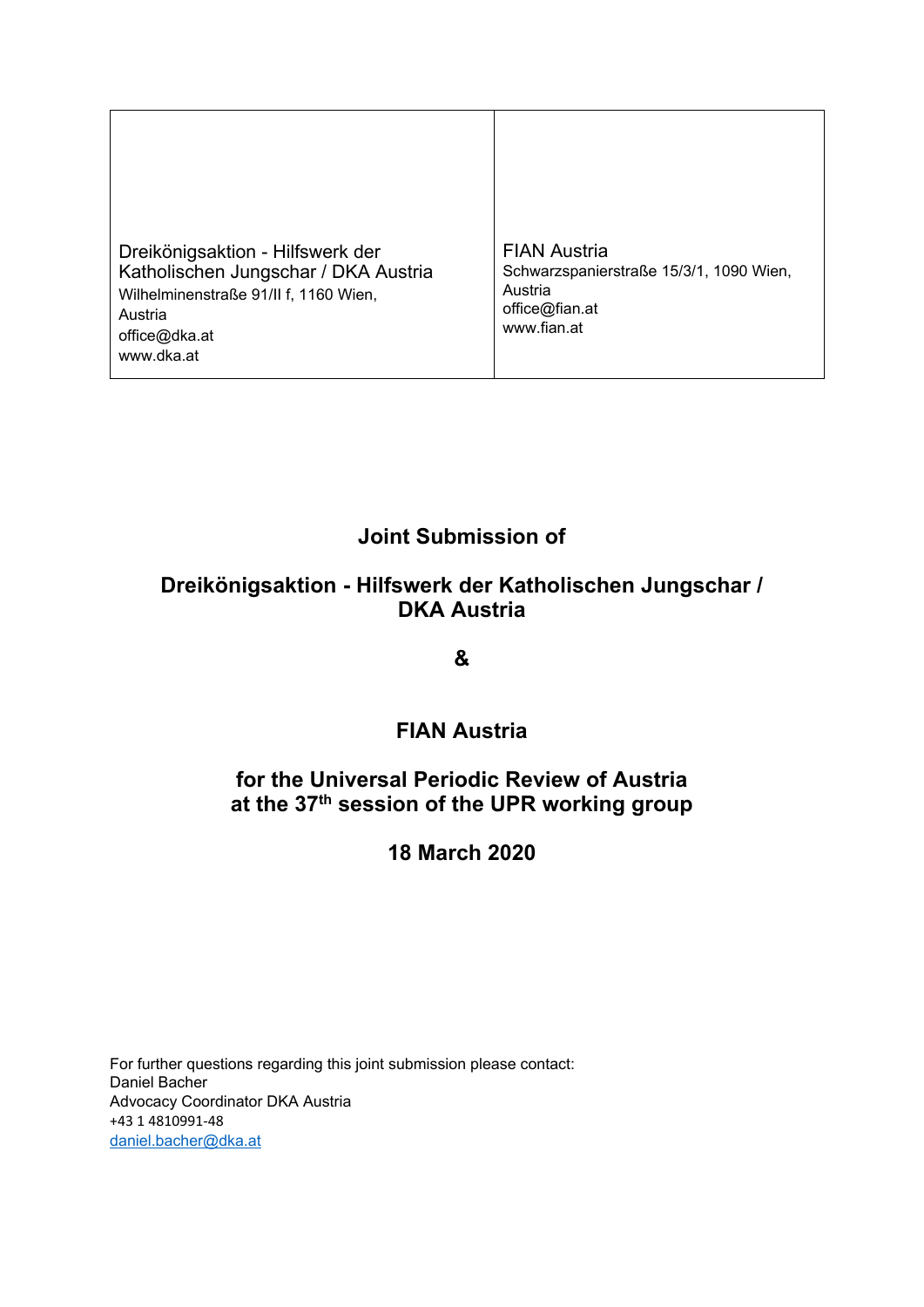This submission is based on the rights conferred by

The Convention on the Rights of the Child CRC The Convention on Economic, Social and Cultural Rights CESCR

#### **Legal Framework:**

#### **Best Interest of the Child Article 3 CRC, Right to Health Article 24 CRC and Article 12 CESCR, Right to Adequate Food Article 11 CESCR**

(1) Children as described in article 1 of the Convention on the Rights of the Child (CRC) have the right to health according to article 24 and article 3 of the CRC. The right to health implies not only the access to health care services but also to information about <sup>a</sup> healthy lifestyle. Unhealthy nutrition harms children'<sup>s</sup> as well as adults' health. Implementing the rights to health mentioned above are one of the most important duties of Austria

(2) In 2013, the Committee on the Rights of the Child stated in the General Comment No.16 that "the marketing to children of products such as cigarettes and alcohol as well as foods and drinks high in saturated fats, trans-fatty acids, sugar, salt or additives can have <sup>a</sup> long-term impact on their health". (CRC/C/GC/16, 19). The Adelaide Statement (2010) of the World Health Organisation (WHO) outline the necessity of health in all policies including <sup>a</sup> health-based approach for all policy makers and "embedding responsibilities into governments' overall strategies, goals and targets." Acting for the well-being of the child and providing access to health are some of the key purposes of the Adelaide Statement on Health in all Policies. In this respect, it is essential that the health sector along with other sectors such as social and business and the government work together in order to provide the best conditions and the best environment for children to grow up in.

(3) UNICEF published <sup>a</sup> Child Rights-Based Approach to Food Marketing in 2018: A Guide for Policy Makers thus linking the recommendations of the WHO to the rights of the CRC. The Child Rights-Based Approach to unhealthy food and marketing noted that several rights of the CRC are affected by unhealthy food marketing: health, food, life, survival, development, education, information, rest, leisure, recreation, cultural activities, privacy and non-discrimination. The implementation of the rights would imply <sup>a</sup> prohibition or <sup>a</sup> restriction on advertising food with <sup>a</sup> high salt, saturated fat and sugar content.

(4) The European Parliament and the council issued <sup>a</sup> directive in 2018 on audio visual media services (2018/1808)<sup>1</sup>. According to this directive Member States should reduce "the exposure of children to audio-visual commercial communications regarding foods and beverages that are high in salt, sugars, fat, saturated fats or trans-fatty acids or that otherwise do not fit those national or international nutritional guidelines". Children are influenced by marketing either as <sup>a</sup> specific target group for children's' products or through their parents and through the long process of building loyalty to brands. The marketing of food with high salt, fat and sugar content directed to children contributes to an obese society causing diseases related to childhood obesity.

(5) On the 19th of February 2020, the WHO, UNICEF and the Lancet Commission published <sup>a</sup> report on children'<sup>s</sup> health and well-being with regard to climate threats and exploitative marketing practices. The report outlined how marketing from business exploit the developmental vulnerability of children and how companies make huge profits from marketing products that are very unhealthy and the major causes of non-communicable diseases directly to children. According to the WHO, UNICEF and the Lancet Commission the "industry self-regulation does not work, and the existing global frameworks are not sufficient"<sup>2</sup>

<sup>&</sup>lt;sup>1</sup> 2018/1808 Directive amending the 2010/13/EU Directive.

<sup>&</sup>lt;sup>2</sup> A future for the world's children? A WHO–UNICEF–Lancet Commission (2020) 2.